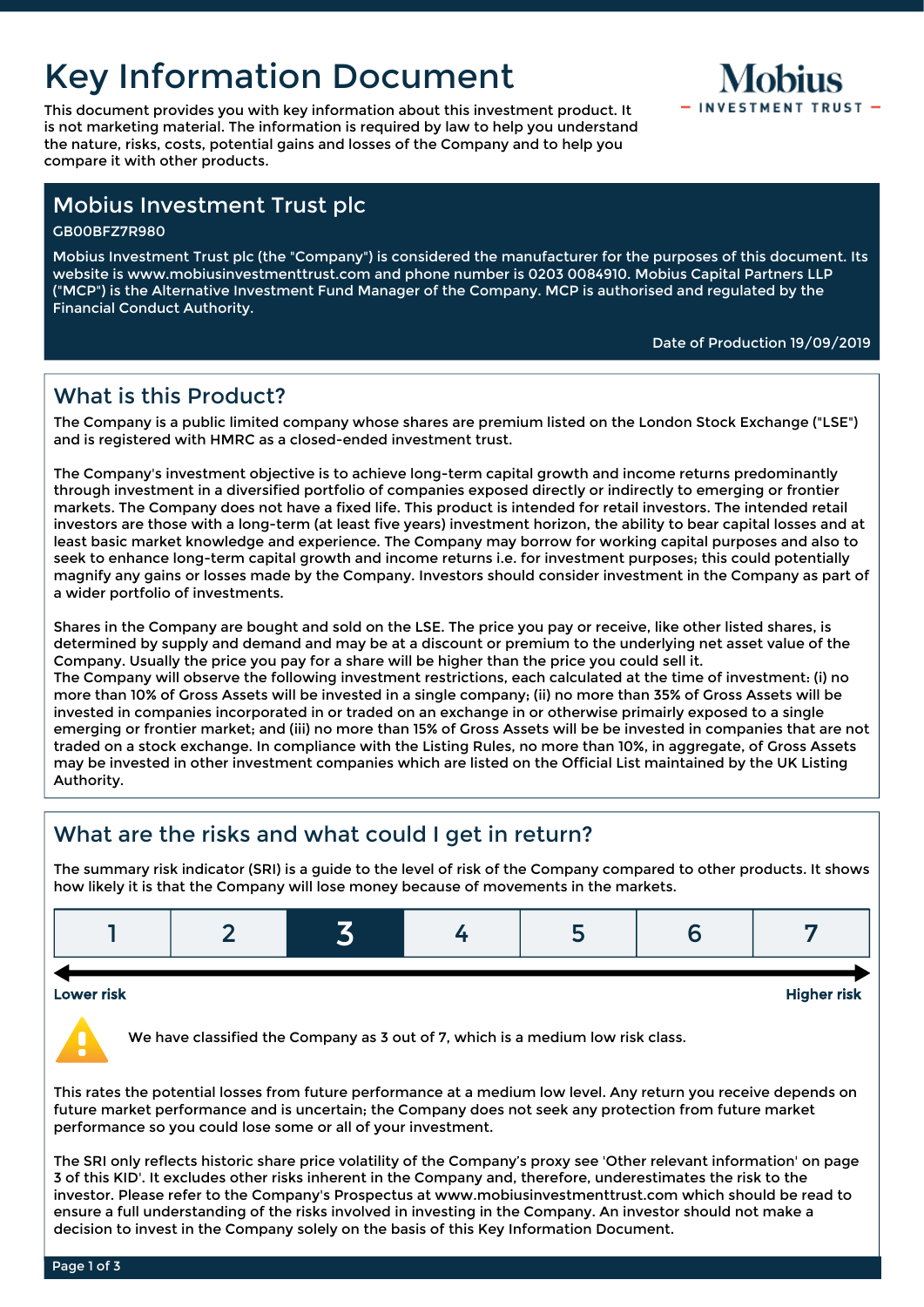# What are the risks and what could I get in return? (continued)

This table shows the money you could get back over the next 5 years, under different scenarios, assuming that you invest £10,000. The scenarios shown illustrate how your investment could perform. You can compare them with the scenarios of other products. The scenarios presented are an estimate of future performance based on evidence from the past on how the value of this investment has performed and are not an exact indicator. What you get will vary depending on how the market performs and how long you keep the investment. The stress scenario shows what you might get back in extreme market circumstances, and it does not take into account the situation where the Company is not able to pay out.

| Investment £10,000    |                                     |          |          |                                            |
|-----------------------|-------------------------------------|----------|----------|--------------------------------------------|
| Scenarios             |                                     | 1 year   | 3 years  | 5 years<br>(Recommended<br>holding period) |
| Stress scenario       | What you might get back after costs | £6,230   | £6,808   | £6,036                                     |
|                       | Average return each year            | $-37.7%$ | $-12.0%$ | $-9.6%$                                    |
| Unfavourable scenario | What you might get back after costs | £8,081   | £6,238   | £4,961                                     |
|                       | Average return each year            | $-19.2%$ | $-14.6%$ | $-13.1%$                                   |
| Moderate scenario     | What you might get back after costs | £9,227   | £7.840   | £6,662                                     |
|                       | Average return each year            | $-7.7%$  | $-7.8%$  | $-7.8%$                                    |
| Favourable scenario   | What you might get back after costs | £10.503  | £9.823   | £8,918                                     |
|                       | Average return each year            | 5.0%     | $-0.6%$  | $-2.3%$                                    |

**Market developments in the future cannot be accurately predicted. The scenarios shown are only an indication of some of the possible outcomes based on recent returns. Actual returns could be lower.**

The figures shown include all the costs of the Company itself, but does not include the costs that you pay to your advisor or distributor. The figures do not take into account your personal tax situation, which may also affect how much you get back.

# What happens if the Company is unable to pay out?

The Company is not required to make any payment to you in respect of your investment. If the Company was liquidated, you would be entitled to receive a distribution equal to your share of the Company's assets, after payment of all of its creditors.

As a shareholder you would not be able to make a claim to the Financial Services Compensation Scheme, or other compensation or guarantee scheme, in the event that the Company is unable to pay out. If you invest in the Company, you should be prepared to assume the risk that you could lose some or all of your investment.

### What are the costs?

#### Costs over Time

The Reduction in Yield (RIY) shows what impact the total costs you pay will have on the investment return you might get in the moderate scenario. The total costs take into account one-off, ongoing and incidental costs.

The amounts shown here are the cumulative costs of the Company itself, for three different holding periods. The figures assume you invest £10,000. The figures are estimates and may change in the future.

The person selling you or advising you about the Company may charge you other costs. If so, this person will provide you with information about these costs, and show you the impact that all costs will have on your investment over time.

| Investment £10,000              |      |                                                                                    |      |  |  |  |
|---------------------------------|------|------------------------------------------------------------------------------------|------|--|--|--|
| Scenarios                       |      | If you cash in after 1 year If you cash in after 3 years If you cash in at 5 years |      |  |  |  |
| Total costs                     | £175 | £476                                                                               | £722 |  |  |  |
| Impact on return (RIY) per year | 1.9% | 1.9%                                                                               | 1.9% |  |  |  |